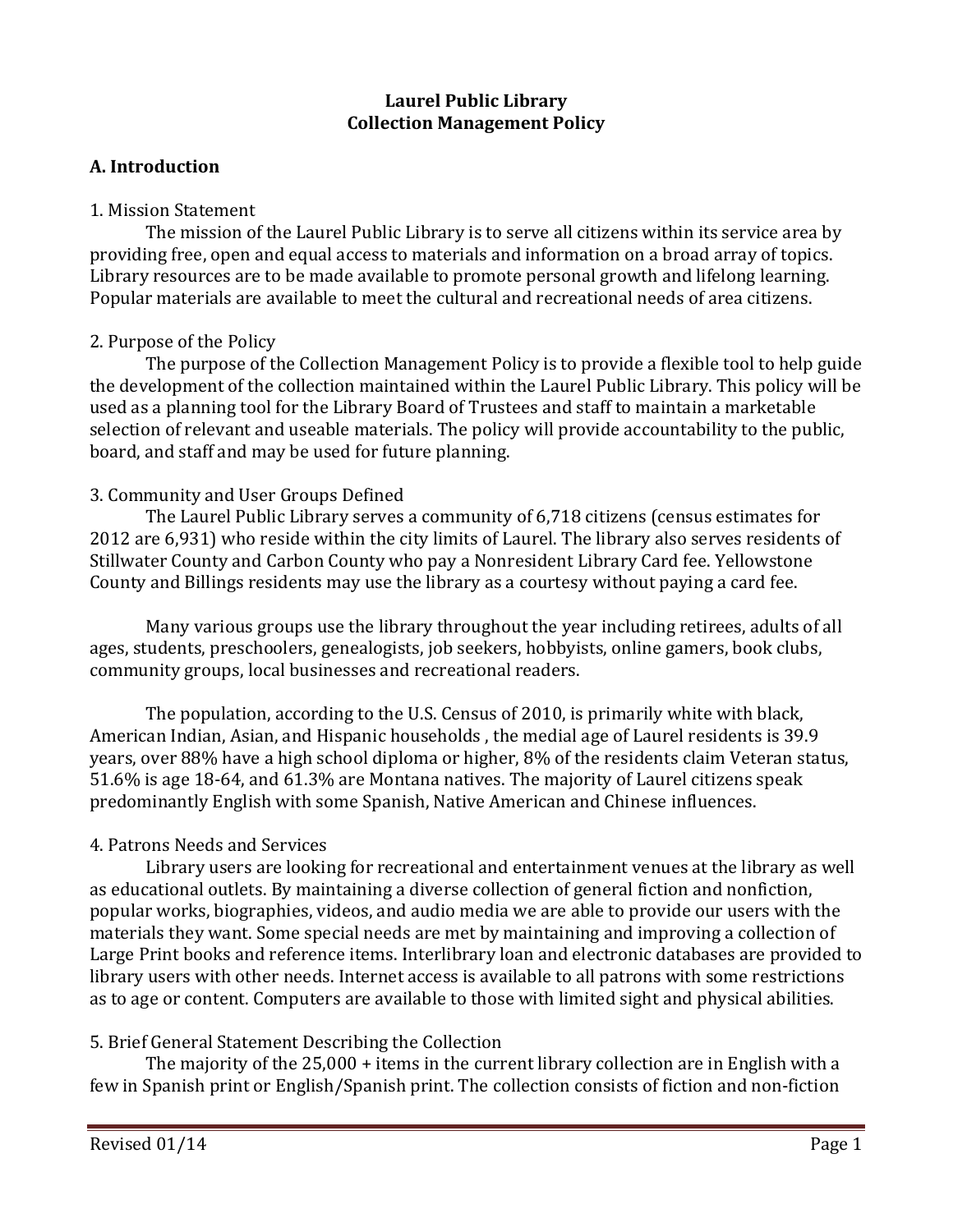books for adults, young adults, and children. Other formats contained in our collection are periodicals, books on cassette/CD, videos, DVDs, Westerns, graphic novels and Large Print books.

# 6. Cooperative Collection Management and Interlibrary Loan

The Laurel Public Library uses Interlibrary Loan to borrow materials from other libraries to provide patrons with materials that are not directly part of our collection. The Interlibrary Loan service is not to be used to avoid purchasing materials that should be a part of our permanent collection. Borrowed materials may be, but are not limited to, specialized reference works, older or out-of-print fiction, literary works, course related materials, or from areas of special interest. The Laurel Public Library is a member of the Montana Shared Catalog and is a willing lender of materials to other libraries. Patrons of the Laurel Public Library have priority in the use of library materials over borrowers from other libraries.

# **B. General Priorities, Limitation and Policies**

## 1. Chronological Coverage

The age of fiction material may be a determining factor of what is maintained in the library collection. Demand and use of the material will also be considered and may be tracked through the use of reports generated from our circulation system. Non-fiction material will be kept as part of the collection as long as it has reliable and relevant information or historical value. Some non-fiction material will be retained within the collection until suitable replacements become available. The Library may also keep some materials to offer an opposing viewpoint to other materials in the collection.

## 2. Formats

No format will be excluded as long as demand for that particular type of format has been established and is relevant to the collection. Cost will also be a determining factor in format availability.

# 3. Multiple Copies

Purchase of more than one copy is determined by demand and the need for a circulating and/or reference copy. The same title may be purchased in more than one format (i.e. regular print, large print, audio).

# 4. Languages

The collection is primarily printed in English. The library is seeking to expand the language options by purchasing some items that are printed in Spanish or English/Spanish.

# 5. Funding Considerations

The Laurel Public Library material budget is funded by the City of Laurel General Fund, donations, memorials, book sales, fund raisers, and trust funds. Grants may also be used to add relevant items to the collection. The allocation of book budget funds began to be tracked in 2006 by format and location within the library. Current locations include adult fiction, adult nonfiction, reference, easy readers, adult biography, juvenile biography, juvenile fiction, juvenile non-fiction, young adult fiction, young adult non-fiction, large-type print, science fiction, and westerns.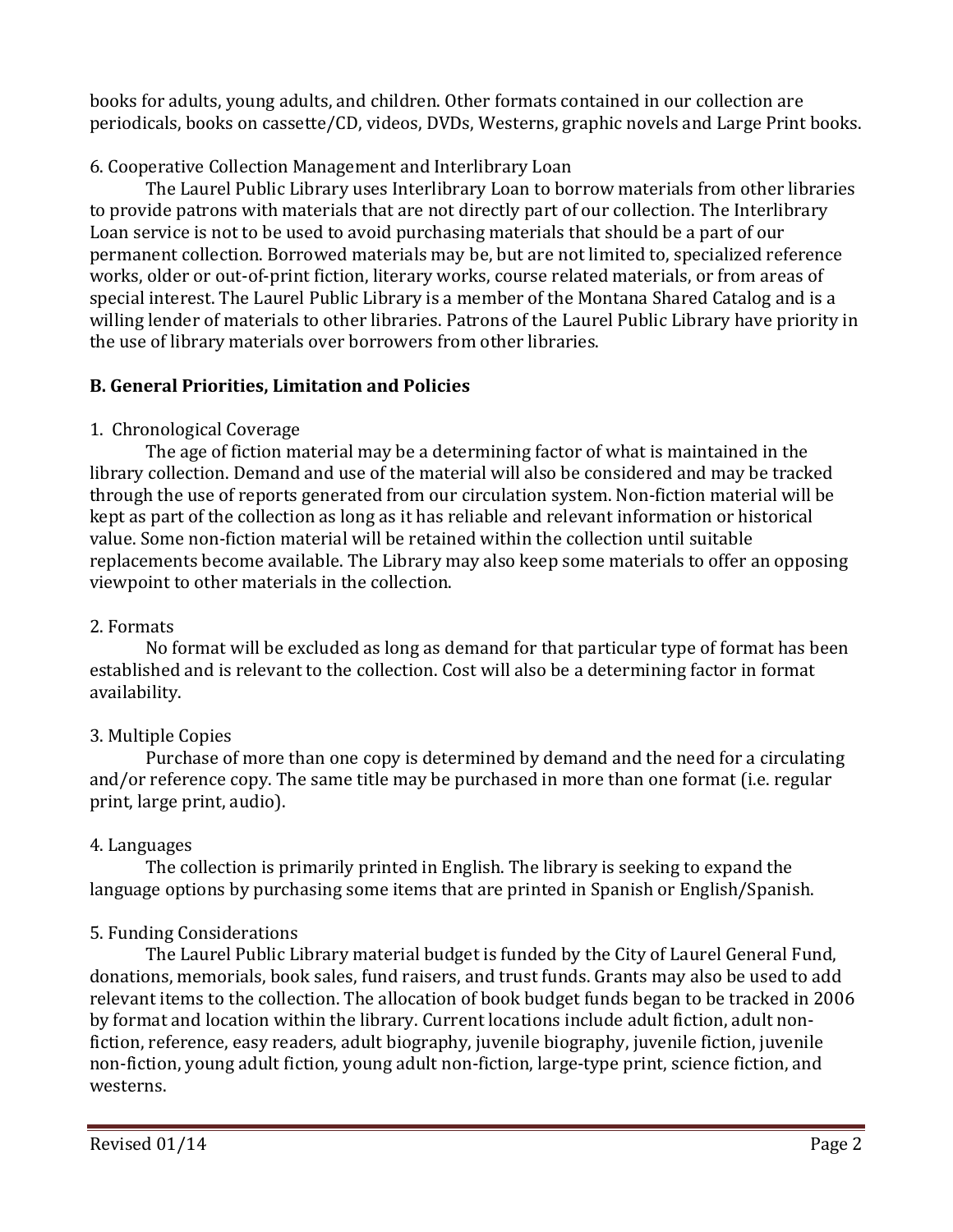6. Collection Responsibilities and Selection Procedures

The selection of materials is the responsibility of the Library Director with the assistance of staff members. The Library recognizes that diverse viewpoints exist with the community and recognizes the need to serve these diverse informational needs of the community. The Library will maintain general materials for reference and self-study but will not necessarily strive to maintain materials for formal course of study or specific curriculums. The Library is guided by the Library Bill of Rights and the ALA Freedom to Read Statement.

Criteria used to select material are:

-materials will meet high standards of quality in content, expression, and format

-patron demand and requests for popular materials

-appropriateness to the Library's policies

-current usefulness and accuracy of data contained within the material

-cost of material versus amount of likely use

-regional interest

-reviews by vendors and professional recommendations

# 7. Gifts Policy

The Laurel Public Library welcomes donations and gifts that are to be used to improve the library collection and the Library. Books and other materials will be accepted on the condition that the Library Director, and staff, has the authority to make whatever disposition of the materials he/she decides. Disposition may include adding the items to the collection, discarding materials if they are too old or contain irrelevant information, and giving the items to other libraries or organizations for book sales. The Library will NOT accept materials that are not outright gifts. The Library Director or Staff may refuse any materials due to age or condition. The Library uses the same criteria for adding gift materials to its collection as it does for the selection of other materials. The Library accepts monetary donations for library purposes or to purchase library materials. The Library Director or Staff will not appraise the value of any materials donated to the library.

# See **'Gift Materials Form'**

## 8. Collection Maintenance

Materials no longer useful to the collection may be removed from the Library collection. The process of removing materials no longer wanted or needed is a continuous process. Material removal (weeding or deselection) is done regularly with certain criteria in mind including the average publication date of different parts of the collection (see attached).

The following criteria will be used to weed (1) worn or damaged items, (2) items no longer accurate, (3) items no loner in demand unless deemed as historically valuable or as classical literature, (4) items that no longer meet patrons' informational or recreational needs, (5) items no longer useful or current, (6) and items that no longer meet collection management policy criteria. Worn or damaged items may be repaired or replaced if it is determined that the item should be retained in the collection. Item usage reports obtained from the Director's Station software will be used to help maintain the collection.

# 9. Complaints and Challenges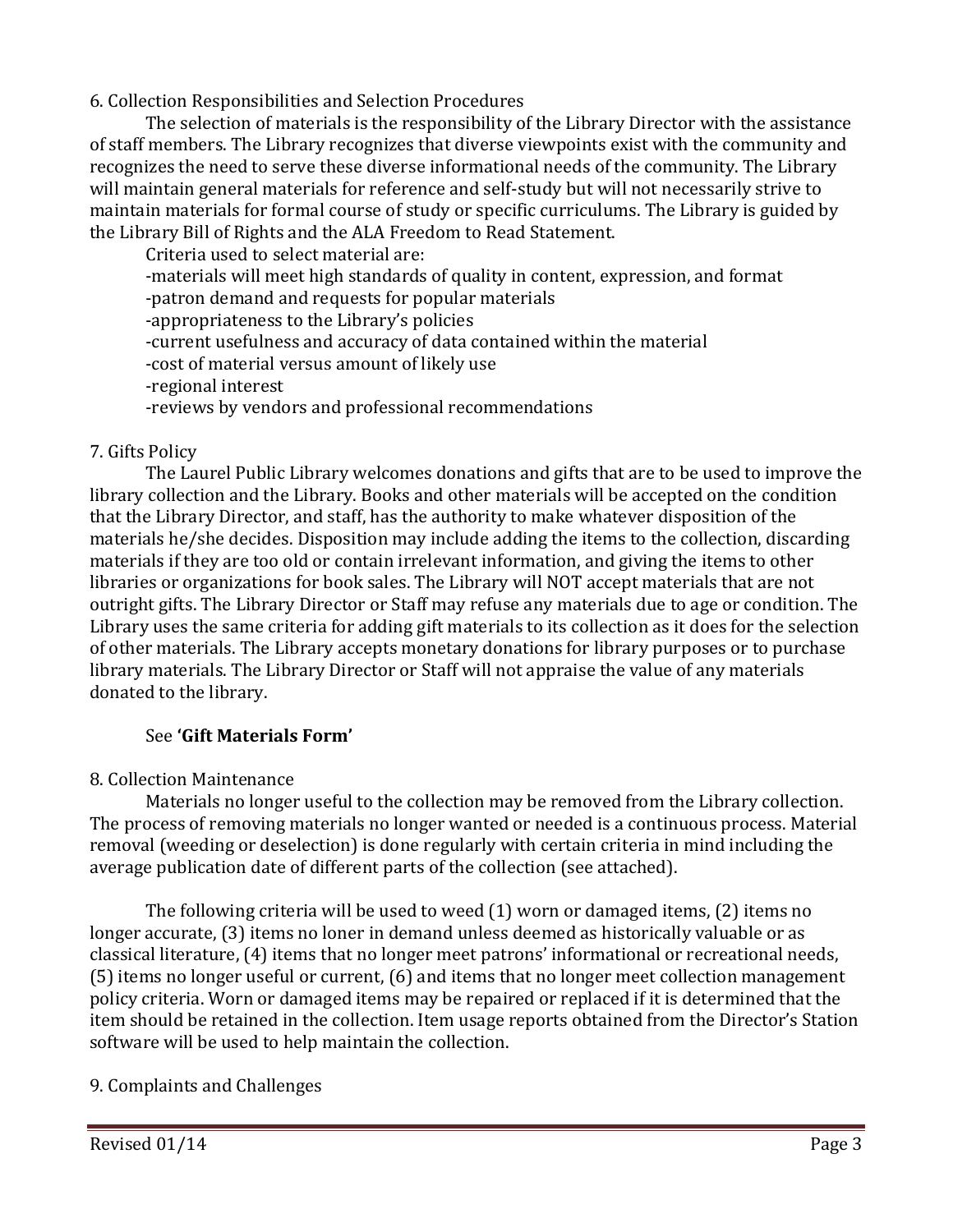The Board of Trustees recognized the right of residents of the City of Laurel to question materials in the Library collection. Residents wishing to file a complaint about an item in the collection may do so by making a written request. The form will be given to the person making the request along with a copy of this policy, the Library Bill of Rights, and the ALA Freedom to Read Statement. A committee will be appointed by the Library Board to review the request. A recommendation will be made by the committee and a response will be issued as soon as possible. Any recommendations issued by the committee may be appealed to the Board of Trustees by the resident making the complaint. The State Library will be notified of all Requests for Reconsideration.

#### See **'Request for Consideration of Library Materials Form'**

| 1. Subjects            | 2. Present               | 3. Future Acquisition Levels and                  |
|------------------------|--------------------------|---------------------------------------------------|
|                        | <b>Collection Levels</b> | Actions*                                          |
| <b>Adult Fiction</b>   | basic                    | continue to add popular items & update copies     |
| <b>Science Fiction</b> | minimal to basic         | recently weeded, continue to add new authors      |
| Large Print            | basic                    | continue to add new authors and books             |
| <b>Audio Cassettes</b> | minimal                  | removal from MSC as usage drops                   |
| <b>Audio CDs</b>       | basic                    | add more popular titles and authors               |
| Videos                 | basic                    | remove from MSC as usage drops or break           |
| <b>DVDs</b>            | minimal                  | add more popular titles and subjects in MSC       |
| <b>Young Adult</b>     | minimal                  | add more titles and replace as needed             |
| Junior Fiction         | basic                    | replace worn items and update collection          |
| <b>Easy Readers</b>    | basic                    | replace worn items, add new titles & authors      |
| Software               | minimal                  | update current versions on public computers       |
| Genealogical           | minimal                  | work with local guilds to increase                |
|                        |                          | available information                             |
| 000-090                | minimal                  | update titles for relevance, increase # of titles |
| 100-190                | basic                    | update titles, expand selection                   |
| 200-290                | minimal to basic         | update titles, weed obsolete subjects             |
| 300-390                | basic                    | recently weeded, update titles                    |
| 400-490                | minimal                  | update 400s & 430s, broaden subject matter        |
| 500-590                | basic                    | update 500s, expand subject content               |
| 600-690                | basic                    | weed and update 620s, cookbooks, medical          |
|                        |                          | Information & gardening needs weeding             |
| 700-790                | basic                    | update & expand antiques and collectibles         |
| 800-890                | basic                    | expand 810s-870s, update other areas              |
| 900-990                | basic                    | add more to 980s & 990s, update 960s & 970s       |
| J000-090               | minimal                  | add 60s & 90s                                     |
| J100-190               | minimal                  | update 130s, expand selection                     |
| <b>I200-290</b>        | basic                    | replace worn items, update selection              |
| J300-390               | basic                    | replace worn items                                |
| J400-490               | minimal                  | increase selection, update subjects               |
| J500-590               | basic                    | replace worn items                                |
| J600-690               | basic                    | increase 670s, 680s, & 690s                       |
| J700-790               | basic                    | increase 720s & 760s                              |
| J800-890               | basic                    | update 810s & 820s, add more titles               |

#### **C. Subject Areas Collected**

Revised 01/14 Page 4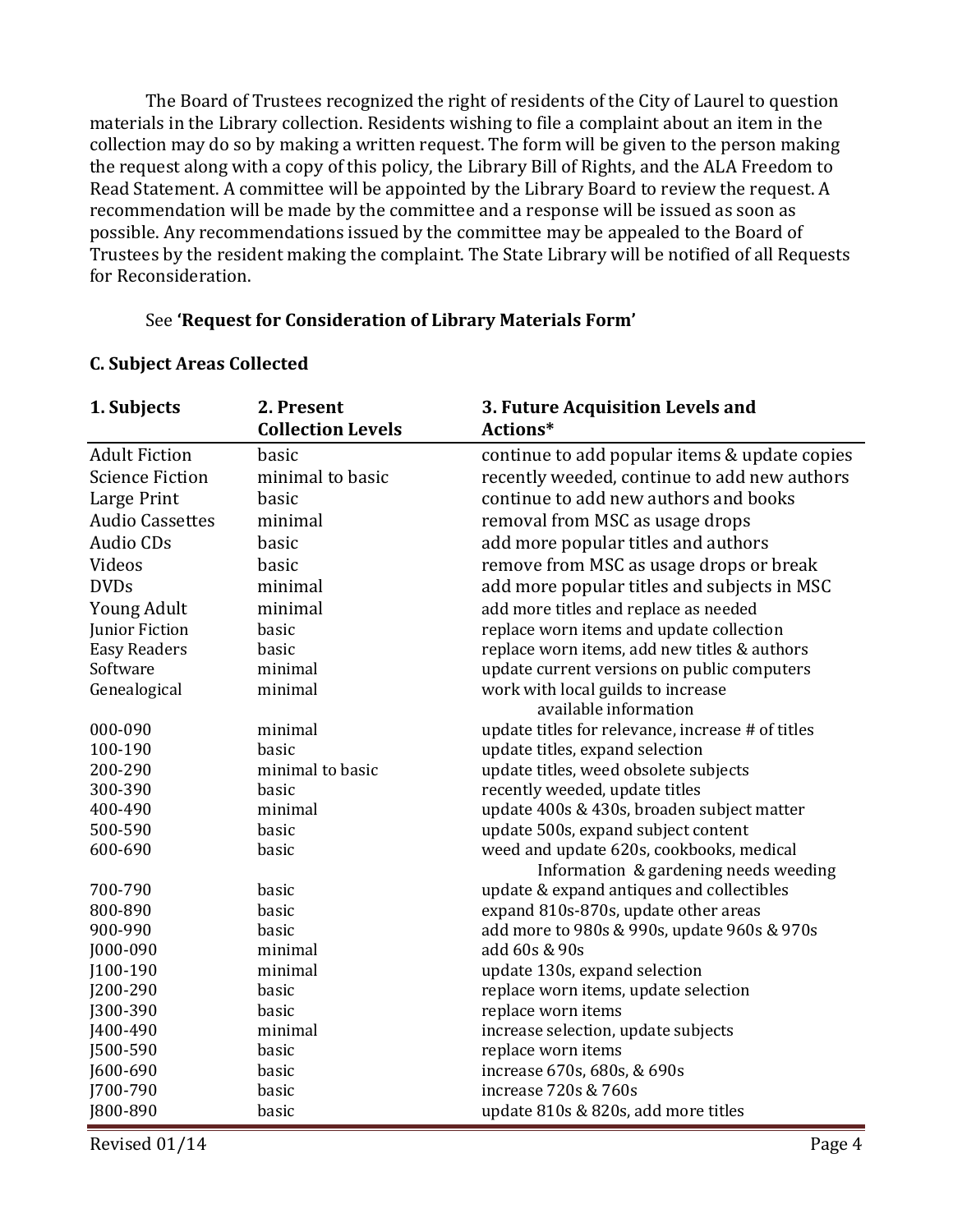|                        |              | to rest of 800s                               |
|------------------------|--------------|-----------------------------------------------|
| J900-990               | basic        | increase 980s & 990s                          |
| <b>Adult Biography</b> | basic        | add more popular titles                       |
| Junior Biography       | basic        | add newer titles and update older items       |
| YA Biography           | minimal      | newer section, continue to add new titles     |
| YA Non-Fiction         | minimal      | newer section, continue to add new titles and |
|                        |              | broaden subject                               |
| <b>Adult Reference</b> | <b>basic</b> | recently weeded, update & add to MSC          |
| Junior Reference       | minimal      | recently weeded, update & add new authors     |
| YA Reference           | minimal      | new section, adding subjects as needed        |

\*We will also use patron requests to make purchasing decisions for new materials. The timeline for completion of acquisitions will depend upon available funding.

#### 4. Special Collections

We have aviation materials that were donated to the Library by the Civil Air Patrol from the Beartooth Composite Squadron Aerospace Education Program. We also have genealogy items donated by the Shay family representing family histories for Young, Martz, Abell & Stover representing connected linages.

#### 5. Other Considerations

We have started circulating reference items as they are entered into the Montana Shared Catalog. Lending period for reference materials will be for a shorter period than all other circulating items.

#### **D. Policy Implementation, Evaluation, and Revision**

The Library Director will implement this policy when it is adopted by the Trustees of the Laure Public Library at an official Library Board meeting. This Collection Management Policy will be reviewed and updated every 3-5 years after adoption.

Any part of this policy may be revised by the Library Board of Trustees at any time at an official board meeting.

\_\_\_\_\_\_\_\_\_\_\_\_\_\_\_\_\_\_\_\_\_\_\_\_\_\_\_\_\_\_\_\_\_\_\_\_\_\_\_\_\_\_\_\_\_\_\_\_\_\_\_\_\_\_\_\_\_\_\_ \_\_\_\_\_\_\_\_\_\_\_\_\_\_\_\_\_\_\_\_\_\_\_ Chair, Board of Trustees Date

\_\_\_\_\_\_\_\_\_\_\_\_\_\_\_\_\_\_\_\_\_\_\_\_\_\_\_\_\_\_\_\_\_\_\_\_\_\_\_\_\_\_\_\_\_\_\_\_\_\_\_\_\_\_\_\_\_\_\_ \_\_\_\_\_\_\_\_\_\_\_\_\_\_\_\_\_\_\_\_\_\_\_\_ Library Director Date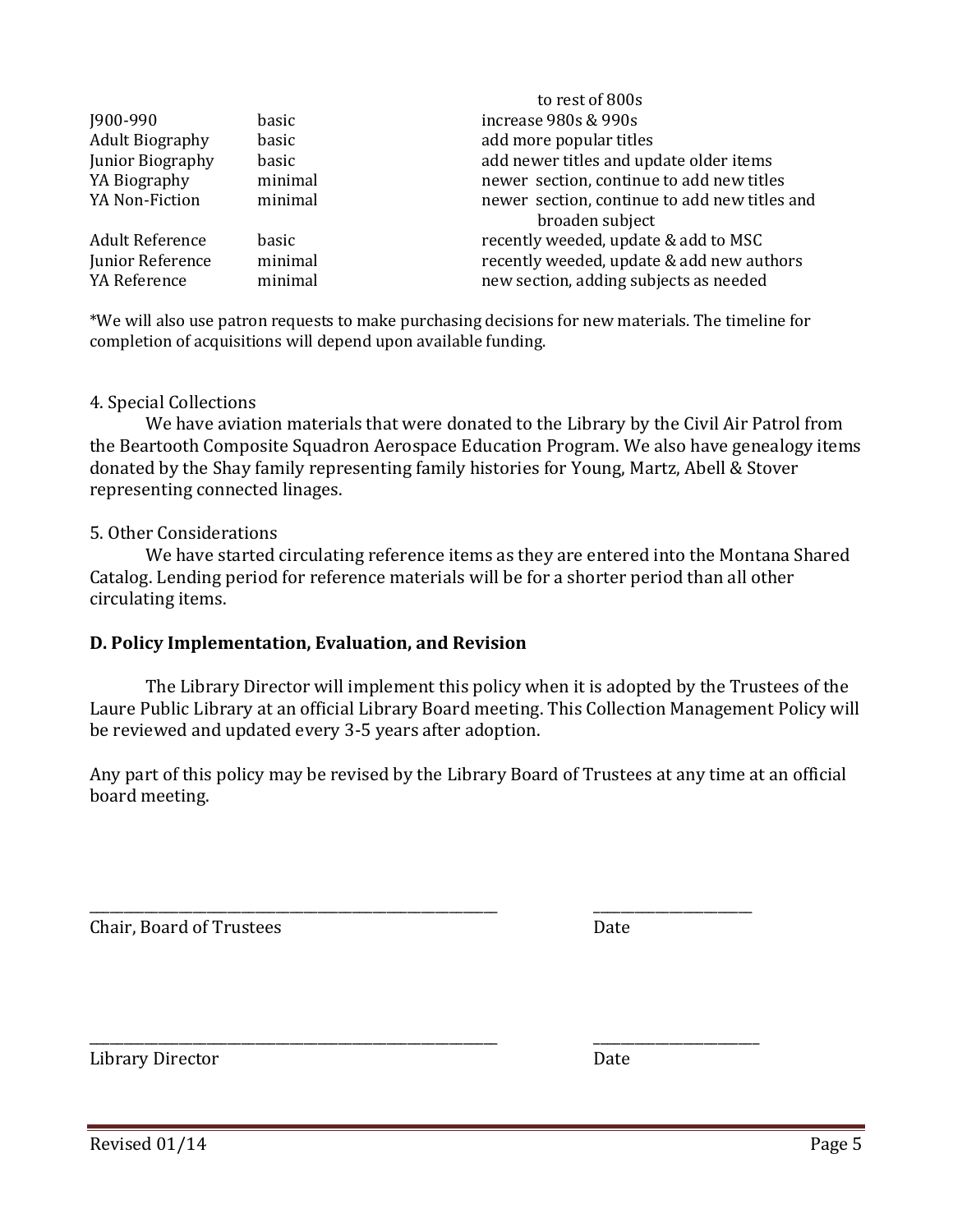## **Request for Reconsideration of Library Materials Form**

Please provide the following information to the best of your ability:

**Date:**

**Title:**

**Author:**

What brought this material to your attention?

How much of the material have you read/watched?

What are your objections to this material or subject matter? (Please be as specific as possible)

Have you read any reviews of this title or material? (Please help us by indicating as completely as possible the sources for these reviews or commentary.)

Can you suggest titles of materials which might be added to the collection that address the same or similar issues?

Your Name: Address: Phone #: Signature:

Materials selected for inclusion in the library collection, including donations, are based upon the Laurel Public Library Collection Management Policy, as approved by the Board of Trustees. The library adheres to the principles of the American Library Association Library Bill of Rights and the Freedom to Read Statement. A committee will be appointed by the Library Board to review the request. A recommendation will be made by the committee and a response will be issued by the Library Board of Trustees as soon as possible. Responses by the Board of Trustees may be appealed one (1) time by the person originally requesting the review. The Montana State Library will be notified of all Requests for Reconsideration. Once a title has been reviewed by the committee, further reconsideration requests for that title will be declined.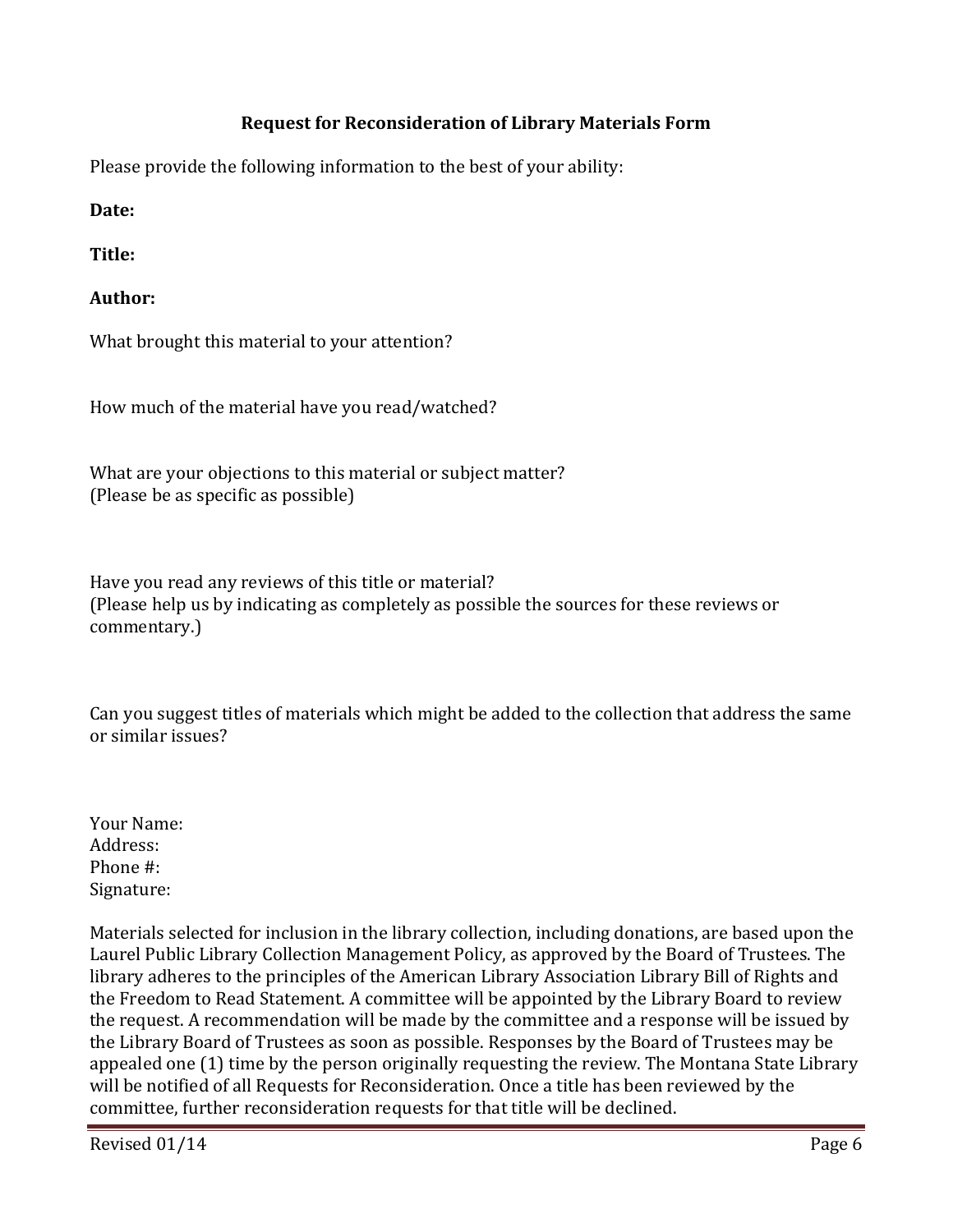### **Gift Materials Form**

The Laurel Public Library welcomes gifts to be used for the benefit of the library and its patrons. It is the library's policy to accept gifts with the understanding that the Director and/or appropriate staff use their discretion as to the disposition of these materials.

Once donated, items become the property of the Laurel Public Library and may be added to the collection, discarded, forwarded to other libraries, or given to organizations for book sales.

It is the responsibility of the donor to deliver donated items to the library. The library will not appraise any donated materials for taxable value. We will issue a receipt for the number of books/items donated but not for any stated value of those items.

The following items may be accepted but will most likely be passed to another entity: Reader's Digest condensed books, textbooks, encyclopedia sets, hard back books with copyright older than three years (unless it will complete a selection of titles), paperbacks with copyright older than five years (unless it completes a selection of titles), and magazine issues over one year.

Please fill out the bottom portion of this form, as it will be the only acknowledgement of your gift.

Thank you for thinking of you public library.

Please fill in the number of items donated:

| books                  | <b>DVDs</b> | videos |
|------------------------|-------------|--------|
| audiobooks             | CDs         | music  |
| _other:___             |             |        |
| Received from:         |             |        |
| (please print)         |             |        |
| Received by:           |             |        |
| (library staff member) |             | (Date) |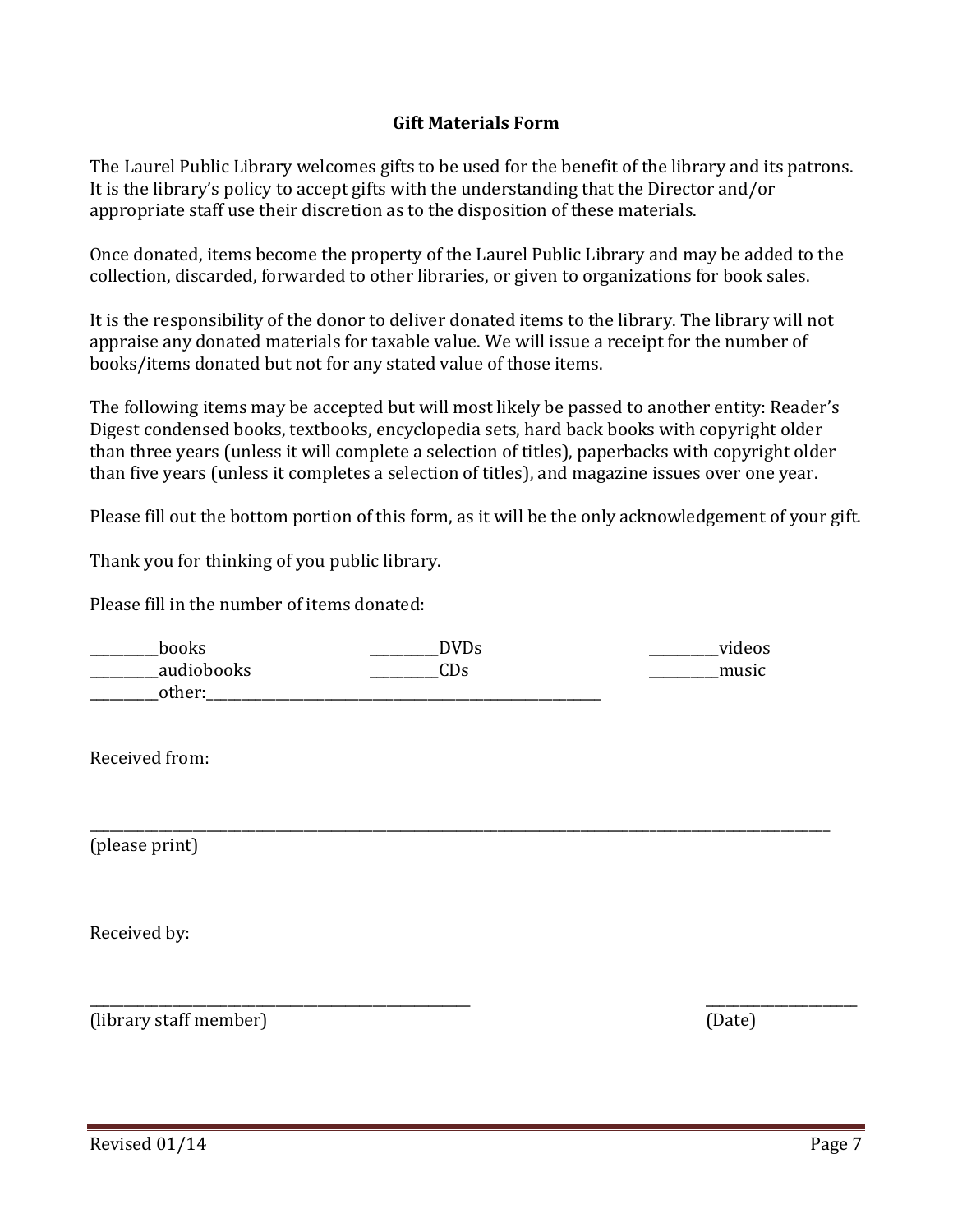| Location                   | Number of Items | <b>Average Publication Date</b> |
|----------------------------|-----------------|---------------------------------|
| <b>Adult Non-fiction</b>   | 4,829           | 1991                            |
| <b>Adult Fiction</b>       | 6,178           | 2001                            |
| <b>Audio Recordings</b>    | 899             | 2007                            |
| <b>Biography</b>           | 613             | 1997                            |
| Easy Readers               | 2,753           | 1998                            |
| Juvenile Audio Recordings  | 232             | 2006                            |
| Juvenile Biography         | 293             | 1991                            |
| Juvenile Fiction           | 2,710           | 1999                            |
| Juvenile Music             | 7               | 2000                            |
| Juvenile Non-fiction       | 3,331           | 1999                            |
| Juvenile Reference         | 57              | 1977                            |
| Juvenile Video Recordings  | 190             | 1999                            |
| Large-type                 | 1,111           | 2009                            |
| Magazines/Periodicals      | 30              | 1964                            |
| Music                      | 362             | 1998                            |
| <b>Science Fiction</b>     | 367             | 1995                            |
| Video Recordings           | 603             | 1994                            |
| Westerns                   | 139             | 1989                            |
| Young Adult Biography      | 25              | 2003                            |
| <b>Young Adult Fiction</b> | 583             | 2006                            |
| Young Adult Non-fiction    | 527             | 2004                            |
| Young Adult Reference      | 68              | 1997                            |

# **Average Year of Publication by Location**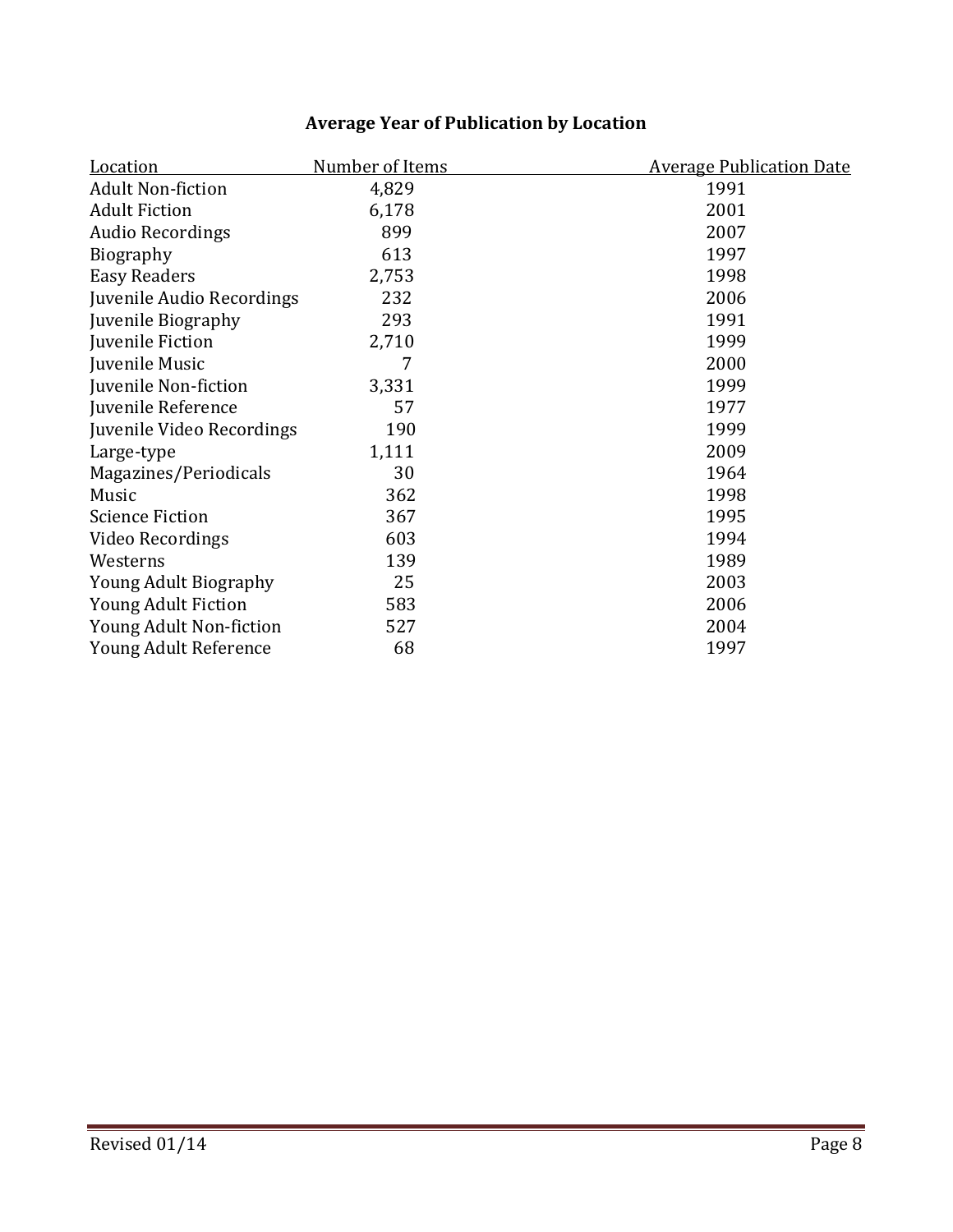# **Library Bill of Rights**

The American Library Association affirms that all libraries are forums for information and ideas, and that the following basic policies should guide their services.

- I. Books and other library resources should be provided for the interest, information, and enlightenment of all people of the community the library serves. Materials should not be excluded because of the origin, background, or views of those contributing to their creation.
- II. Libraries should provide materials and information presenting all points of view on current and historical issues. Materials should not be proscribed or removed because of partisan or doctrinal disapproval.
- III. Libraries should challenge censorship in the fulfillment of their responsibility to provide information and enlightenment.
- IV. Libraries should cooperate with all persons and groups concerned with resisting abridgment of free expression and free access to ideas.
- V. A person's right to use a library should not be denied or abridged because of origin, age, background, or views.
- VI. Libraries which make exhibit spaces and meeting rooms available to the public they serve should make such facilities available on an equitable basis, regardless of the beliefs or affiliations of individuals or groups requesting their use.

Adopted June 19, 1939, by the ALA Council; amended October 14, 1944; June 18, 1948; February 2, 1961; June 27, 1967; January 23, 1980; inclusion of "age" reaffirmed January 23, 1996.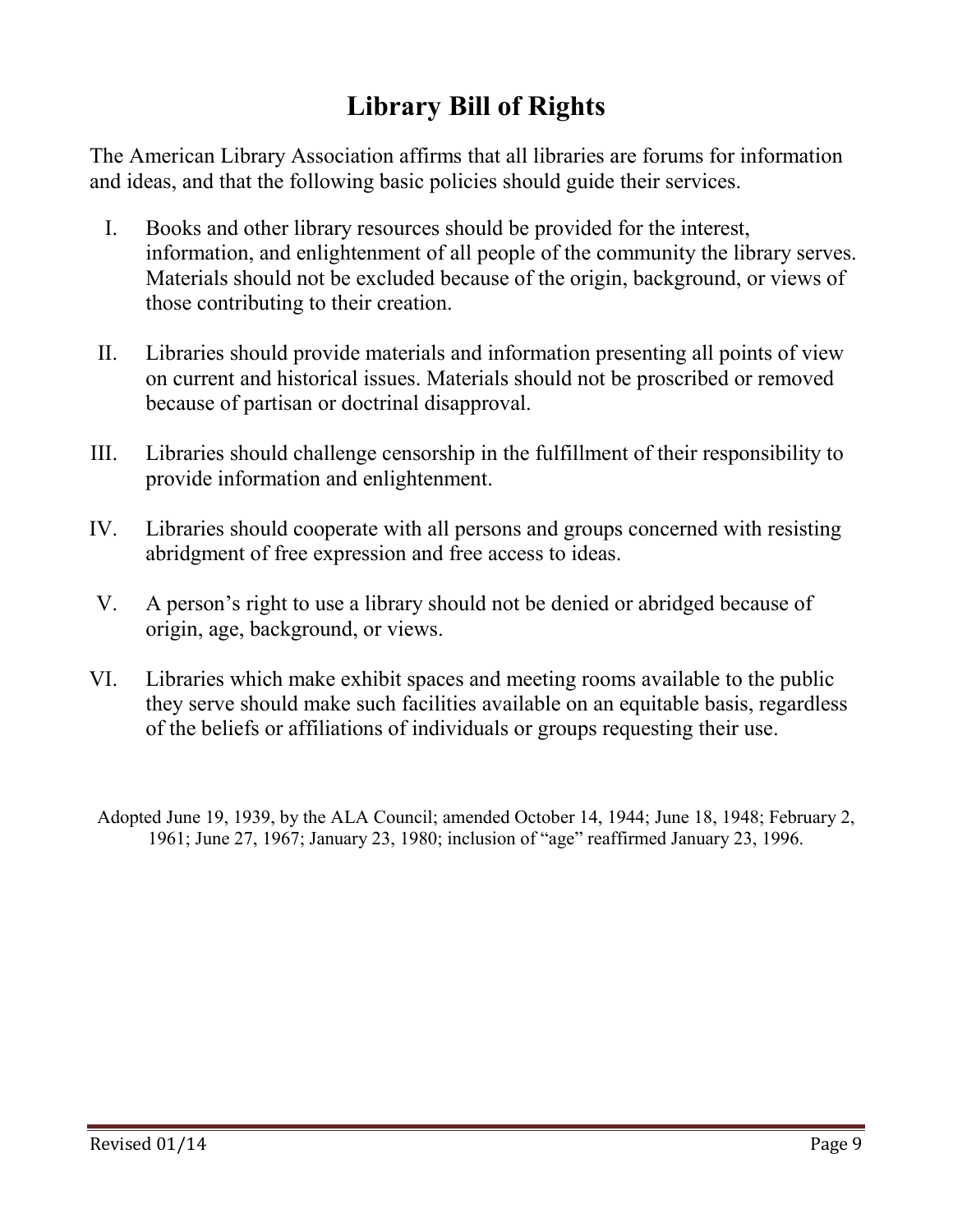# **The Freedom to Read Statement**

The freedom to read is essential to our democracy. It is continuously under attack. Private groups and public authorities in various parts of the country are working to remove or limit access to reading materials, to censor content in schools, to label "controversial" views, to distribute lists of "objectionable" books or authors, and to purge libraries. These actions apparently rise from a view that our national tradition of free expression is no longer valid; that censorship and suppression are needed to counter threats to safety or national security, as well as to avoid the subversion of politics and the corruption of morals. We, as individuals devoted to reading and as librarians and publishers responsible for disseminating ideas, wish to assert the public interest in the preservation of the freedom to read.

Most attempts at suppression rest on a denial of the fundamental premise of democracy: that the ordinary individual, by exercising critical judgment, will select the good and reject the bad. We trust Americans to recognize propaganda and misinformation, and to make their own decisions about what they read and believe. We do not believe they are prepared to sacrifice their heritage of a free press in order to be "protected" against what others think may be bad for them. We believe they still favor free enterprise in ideas and expression.

These efforts at suppression are related to a larger pattern of pressures being brought against education, the press, art and images, films, broadcast media, and the Internet. The problem is not only one of actual censorship. The shadow of fear cast by these pressures leads, we suspect, to an even larger voluntary curtailment of expression by those who seek to avoid controversy or unwelcome scrutiny by government officials.

Such pressure toward conformity is perhaps natural to a time of accelerated change. And yet suppression is never more dangerous than in such a time of social tension. Freedom has given the United States the elasticity to endure strain. Freedom keeps open the path of novel and creative solutions, and enables change to come by choice. Every silencing of a heresy, every enforcement of an orthodoxy, diminishes the toughness and resilience of our society and leaves it the less able to deal with controversy and difference.

Now as always in our history, reading is among our greatest freedoms. The freedom to read and write is almost the only means for making generally available ideas or manners of expression that can initially command only a small audience. The written word is the natural medium for the new idea and the untried voice from which come the original contributions to social growth. It is essential to the extended discussion that serious thought requires, and to the accumulation of knowledge and ideas into organized collections.

We believe that free communication is essential to the preservation of a free society and a creative culture. We believe that these pressures toward conformity present the danger of limiting the range and variety of inquiry and expression on which our democracy and our culture depend. We believe that every American community must jealously guard the freedom to publish and to circulate, in order to preserve its own freedom to read. We believe that publishers and librarians have a profound responsibility to give validity to that freedom to read by making it possible for the readers to choose freely from a variety of offerings.

The freedom to read is guaranteed by the Constitution. Those with faith in free people will stand firm on these constitutional guarantees of essential rights and will exercise the responsibilities that accompany these rights.

We therefore affirm these propositions:

1. *It is in the public interest for publishers and librarians to make available the widest diversity of views and expressions, including those that are unorthodox, unpopular, or considered dangerous by the majority.*

Creative thought is by definition new, and what is new is different. The bearer of every new thought is a rebel until that idea is refined and tested. Totalitarian systems attempt to maintain themselves in power by the ruthless suppression of any concept that challenges the established orthodoxy. The power of a democratic system to adapt to change is vastly strengthened by the freedom of its citizens to choose widely from among conflicting opinions offered freely to them. To stifle every nonconformist idea at birth would mark the end of the democratic process.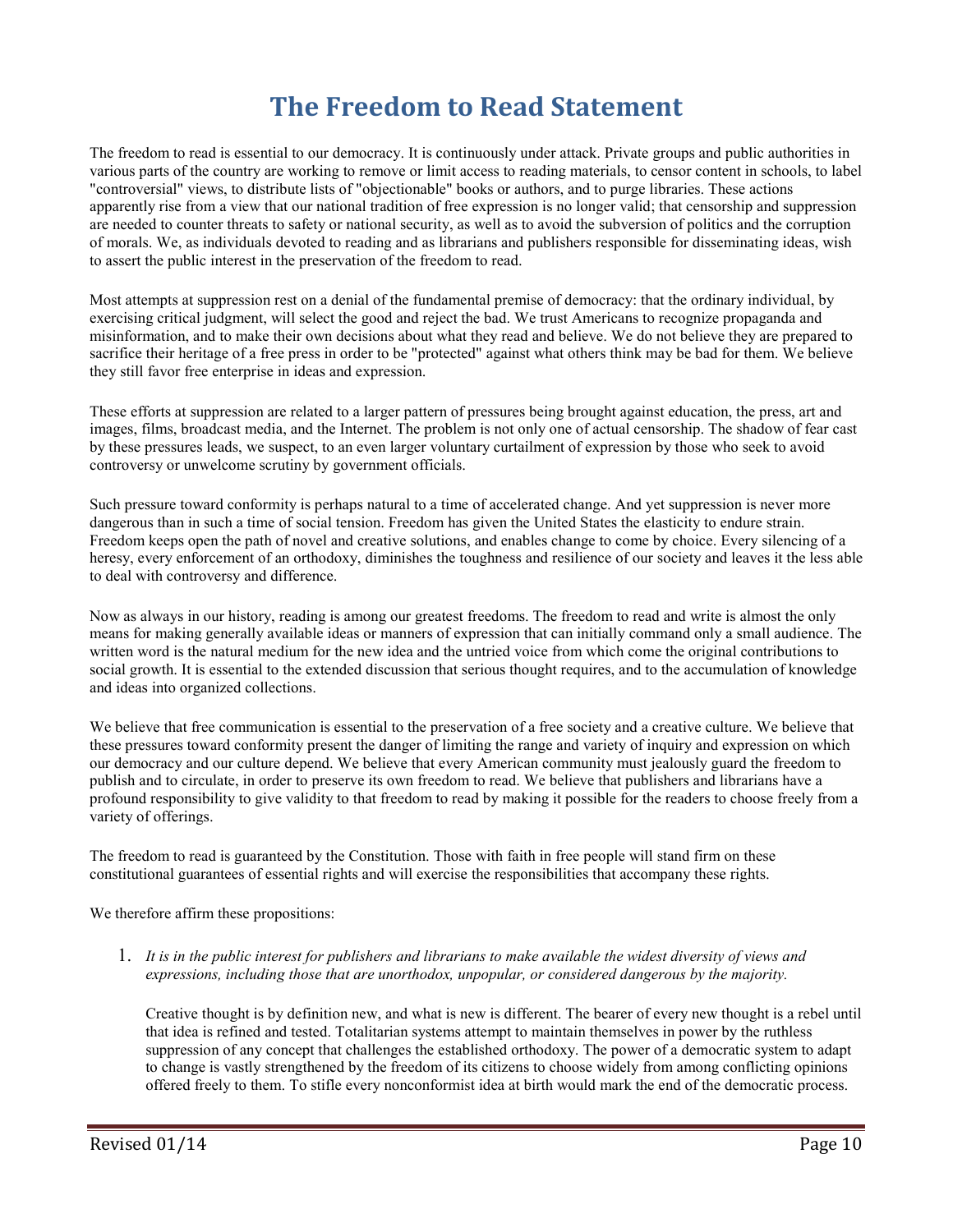Furthermore, only through the constant activity of weighing and selecting can the democratic mind attain the strength demanded by times like these. We need to know not only what we believe but why we believe it.

2. *Publishers, librarians, and booksellers do not need to endorse every idea or presentation they make available. It would conflict with the public interest for them to establish their own political, moral, or aesthetic views as a standard for determining what should be published or circulated.*

Publishers and librarians serve the educational process by helping to make available knowledge and ideas required for the growth of the mind and the increase of learning. They do not foster education by imposing as mentors the patterns of their own thought. The people should have the freedom to read and consider a broader range of ideas than those that may be held by any single librarian or publisher or government or church. It is wrong that what one can read should be confined to what another thinks proper.

3. *It is contrary to the public interest for publishers or librarians to bar access to writings on the basis of the personal history or political affiliations of the author.*

No art or literature can flourish if it is to be measured by the political views or private lives of its creators. No society of free people can flourish that draws up lists of writers to whom it will not listen, whatever they may have to say.

4. *There is no place in our society for efforts to coerce the taste of others, to confine adults to the reading matter deemed suitable for adolescents, or to inhibit the efforts of writers to achieve artistic expression.*

To some, much of modern expression is shocking. But is not much of life itself shocking? We cut off literature at the source if we prevent writers from dealing with the stuff of life. Parents and teachers have a responsibility to prepare the young to meet the diversity of experiences in life to which they will be exposed, as they have a responsibility to help them learn to think critically for themselves. These are affirmative responsibilities, not to be discharged simply by preventing them from reading works for which they are not yet prepared. In these matters values differ, and values cannot be legislated; nor can machinery be devised that will suit the demands of one group without limiting the freedom of others.

5. *It is not in the public interest to force a reader to accept the prejudgment of a label characterizing any expression or its author as subversive or dangerous.*

The ideal of labeling presupposes the existence of individuals or groups with wisdom to determine by authority what is good or bad for others. It presupposes that individuals must be directed in making up their minds about the ideas they examine. But Americans do not need others to do their thinking for them.

6. *It is the responsibility of publishers and librarians, as guardians of the people's freedom to read, to contest encroachments upon that freedom by individuals or groups seeking to impose their own standards or tastes upon the community at large; and by the government whenever it seeks to reduce or deny public access to public information.*

It is inevitable in the give and take of the democratic process that the political, the moral, or the aesthetic concepts of an individual or group will occasionally collide with those of another individual or group. In a free society individuals are free to determine for themselves what they wish to read, and each group is free to determine what it will recommend to its freely associated members. But no group has the right to take the law into its own hands, and to impose its own concept of politics or morality upon other members of a democratic society. Freedom is no freedom if it is accorded only to the accepted and the inoffensive. Further, democratic societies are more safe, free, and creative when the free flow of public information is not restricted by governmental prerogative or selfcensorship.